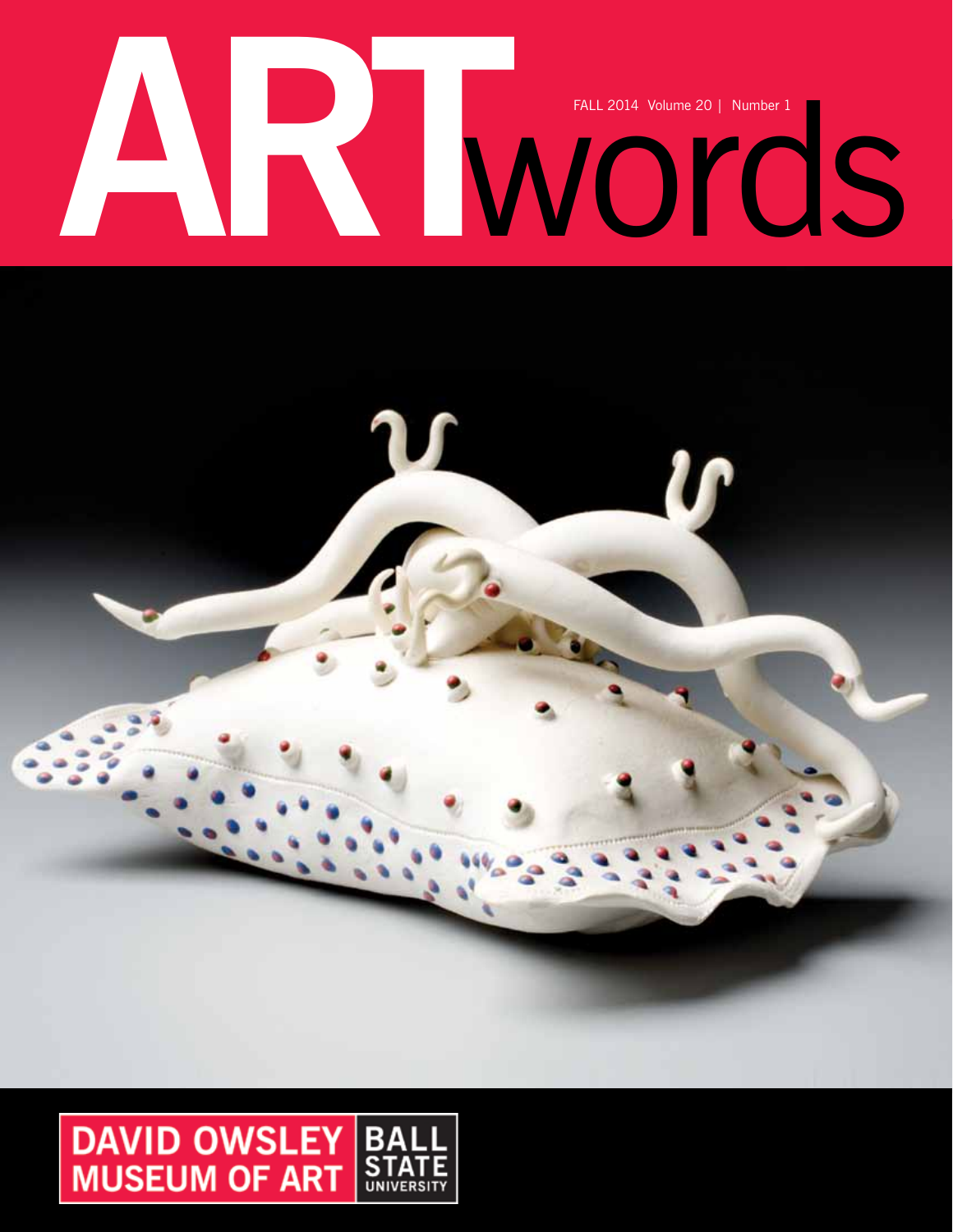# words

**David Owsley Museum of Art** *Serving East Central Indiana since 1936*

### FRIENDS EXECUTIVE COMMITTEE

Donald Whitaker *Chairperson*

Barbara Alvarez Bohanon Melissa Daniels Ann Johnson Sandra Kelly Brad LaTour Fred Meyer Olga Mounayar Patricia Schaefer Kent Shuff Julie Stroh Jennifer Williams

*Ex officio* Robert G. La France *Director David Owsley Museum of Art* Sarah Jenkins *President David Owsley Museum of Art Alliance* Kathryn Kennison *President Muncie Art Students League* Robert Kvam *Dean College of Fine Arts* Darleen Lugenbuhl *Director of Development*

### **MUSEUM STAFF**

Robert G. La France *Director* Carl Schafer *Associate Director* Tania Said Schuler *Director of Education* Randy Salway *Exhibition Designer/Preparator* Christine Lussier *Administrator* Cathy Bretz *Education Program Coordinator* ARTwords Editor | Christine Lussier Writer | Carmen Siering Design | Marin & Marin

ARTwords is published three times a year by the David Owsley Museum of Art in Muncie, Indiana

©2014. All rights reserved

COVER: *Wedding Pillow* 2004 Linda Arndt Porcelain, glaze Gift of Alan and Cindy Patrick



# From the **Director**

Welcome to the David Owsley Museum of Art (DOMA) at Ball State University, one of Indiana's key cultural institutions. As the new director, I am honored to carry on the work of my predecessor Peter Blume. When the museum first opened in the Fine Arts Building in 1935, it showcased the art of Europe and the United States. Today, the greatly expanded museum also features an array of art from Africa, the Americas, Asia, and the Pacific Islands. The museum currently houses more than 10,500 works of art from all corners of the world and from prehistory to the present day.

Beyond their powers to delight us, these works are also the objects of extended research and study, which sets a university art museum apart from other types of museums and galleries. Where are they from? When and why were they made? What do they mean, and to whom? These are just a few of the fundamental questions asked of a research-intensive university collection. By promoting scholarship, combined with active looking and learning, the museum encourages students and visitors to encounter new, unfamiliar things and to understand art and culture in a worldwide context.

 Our fall programs both complement and highlight art in the museum. A special exhibition will focus on the historic Ball State Art Gallery's annual juried *Drawing and Small Sculpture Show*, which brought works by major contemporary artists to Muncie and into the collection. A public lecture will enlighten us about the museum's Renaissance marble sculpture of Christ by Giovanni Angelo Montorsoli. Throughout the semester, signature programs such as Art High at Noon and Docent's Choice Tours will continue to illuminate selected works, while new programs such as Final Fridays will promote fun evening events. Director of Education Tania Said Schuler and docent Barbara Alvarez Bohanon will introduce preschool children and their families to the collection through the timeless medium of storytelling, and the museum will participate in various university and public events, from Quad Bash to Community Day. I urge you to join us for these and other activities during this exciting new season.

Finally, I want to emphasize what a great privilege it is to lead the David Owsley Museum of Art and how happy I am to be here. I look forward to a bright future in which the museum serves as Muncie's gateway to the world of art.

### *Come and see us at DOMA this fall!*

Robert G. La France *Director*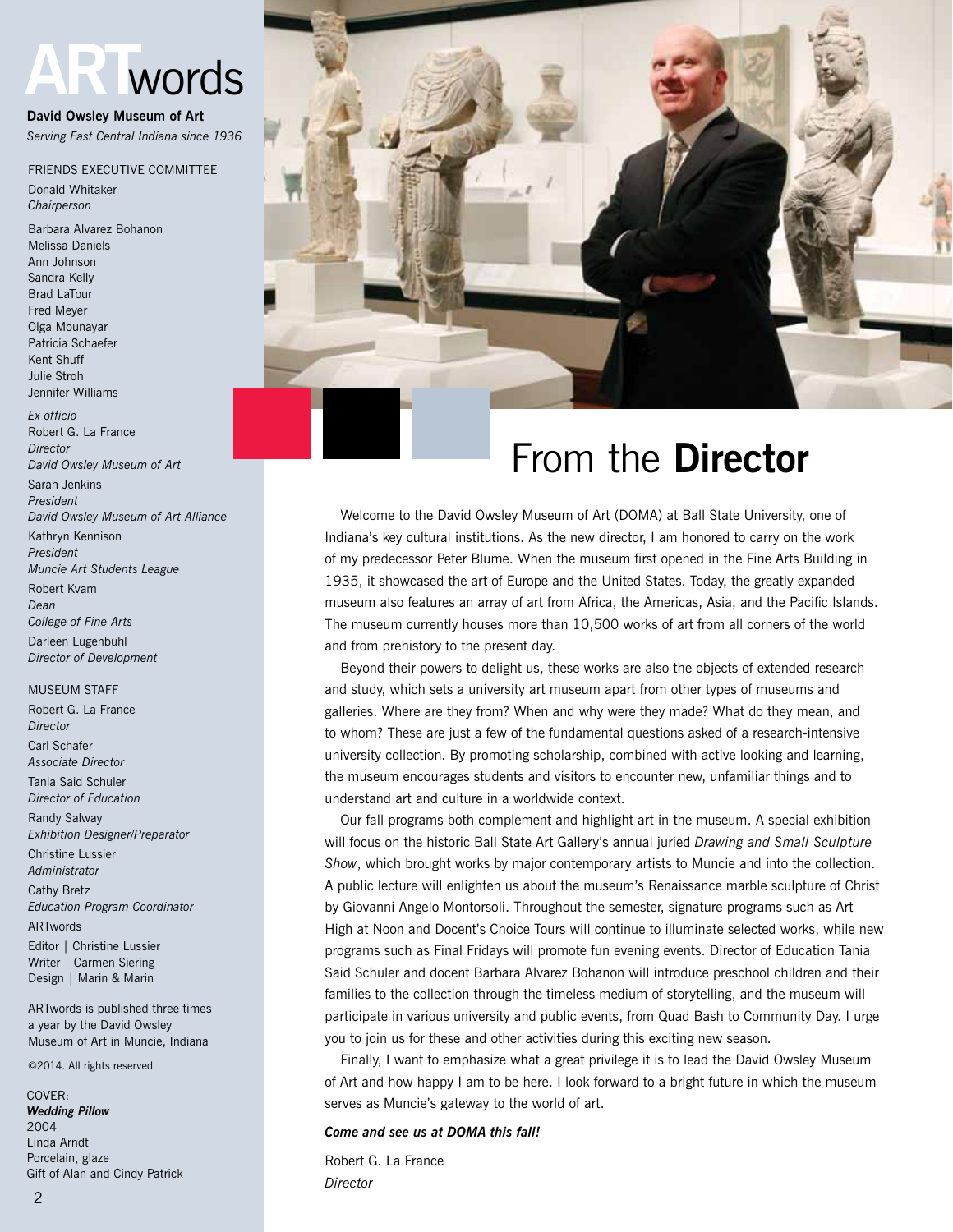# On View September 14, 2014 - January 4, 2015

# **Great Things** from Small Packages: The **Drawing** and **Small Sculpture** Shows

 In 1955, Alice Nichols, director of the Ball State Art Gallery, began a project that ran for more than three decades and brought a wealth of contemporary art to the local community. Works of art acquired during the long run of this annual juried show will be on display at the David Owsley Museum of Art in *Great Things from Small Packages: The Drawing and Small Sculpture Shows.*

National juried group exhibitions have a long history; the first was held at the Salon in Paris in the 1700s. In the United States, the most well known, national group exhibition is the Whitney Museum of American Art Biennial, which began in 1932. Most major art museums had group exhibitions by the early 1900s, and by the 1960s nearly every university with an art gallery had established a juried or invitational group show.

For Nichols, the exhibition served multiple purposes. "One of her concerns was exposing students to cutting edge contemporary art," explains Associate Director Carl Schafer. "She was also soliciting supporters from the community to make donations that could be used to make purchase awards for the best works in the exhibition. It was a way to build community support for the gallery and, at the same time, build the collection."

 Each year a juror, usually a museum director considered an expert in contemporary art, made selections for the show. The current exhibition will represent the entire run of the *Drawing and Small Sculpture Shows,* featuring more than 60 works purchased over three decades.

*The Drawing and Small Sculpture Shows* was a significant part of the museum's history, allowing the university to host some of the best contemporary art in the country and add more than 170 works to the collection. "It was the way we were known for a long time," Schafer says. "Even now, decades after it's ended, people ask if the exhibition is still going on."

> **TOP:** *Family Tree* 1957 Richard Kishel Silver Museum purchase

**bottom:** *Pull Tab #2* 1980 Joseph B. Bertrand Inkwash on wove paper Museum purchase

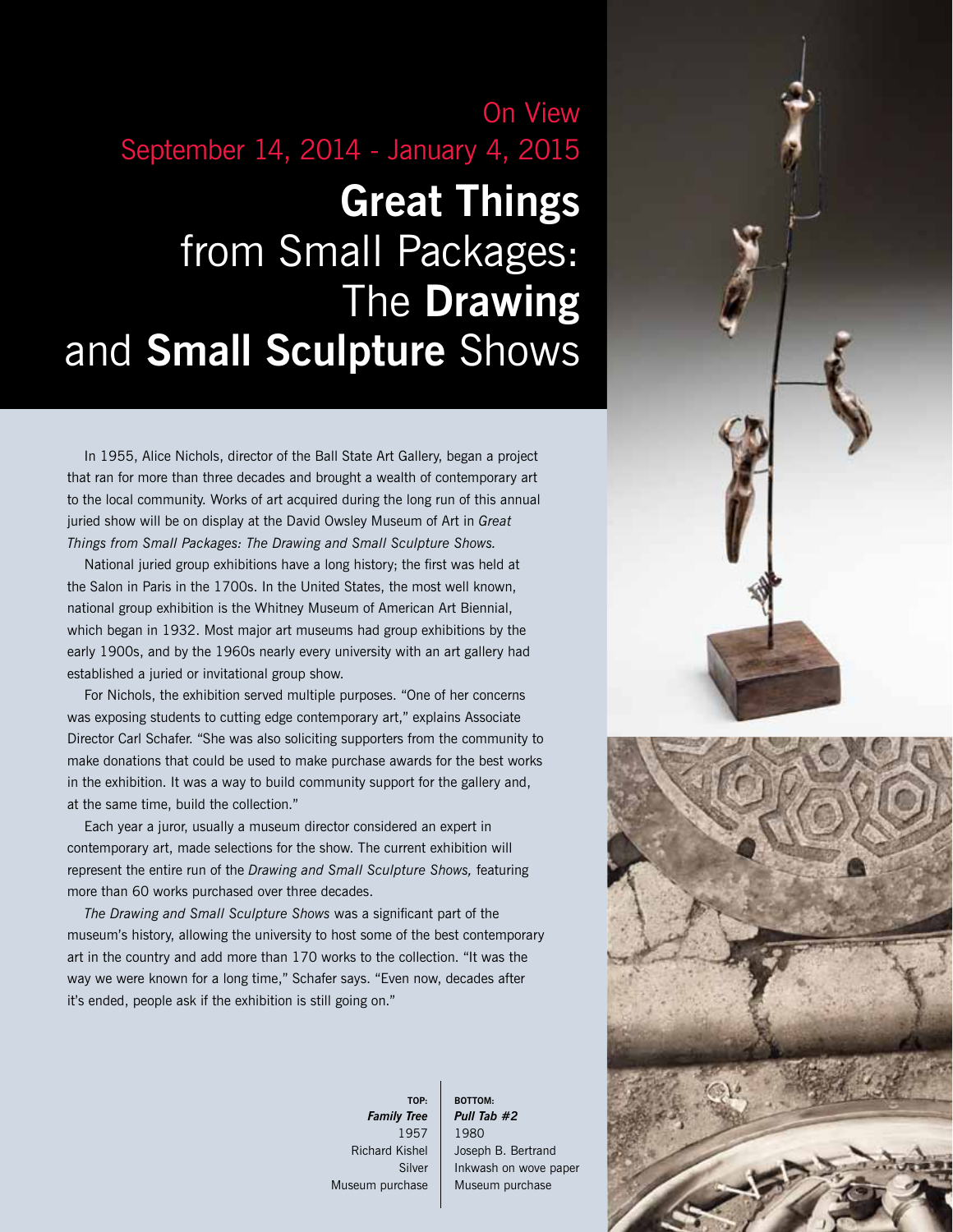# **Public Programs Free TOURS**

*Meet in Sculpture Court*

**The Museum of Art offers drop-in tours that are free and open to the public during the fall semester.\***

# **Docent's Choice** TOURS Saturdays | 2:30 pm

**September 20 – December 6\***

*See Calendar for dates (no tour 11/29)*

**No reservations are necessary for these casual, enlightening and informative tours of our collection.**

### **Art at High Noon** TOURS Various Tuesdays | Noon

**September 30 – November 25**

*See Calendar for dates.*

**\*Please call 765.285.5242 or check our website for topics and further details on Free Tours.**

# Fridays | 3:30 pm

**The last hour of the last weekday is reserved for quiet activities.**

### **Meditation** in the **Museum**

*In partnership with Ball State University Working Well*

### **Writing** in the **Museum**

**Request a handout to spark your creativity.**

# **Sketching** in the **Museum**

**Supplies provided. Please stop at the front desk for pencils, sketch boards, paper and instructions.** 

**Students are encouraged to use the Brown Study Room for research and small group meetings too.**  *Note:* 

*Occasional evening events will limit access.*

# **Calendar** of **Events** *fall*

# **september**

# **10** Wednesday | Noon

**Alliance & Art League Luncheon & Program: Meet the New Director**

Director Robert La France will discuss his plans for the museum, his background, and special interests when he presents *What Is a University Museum for?* 

*Muncie Art Students' League members are invited for the special program. Alumni Center \$25 Alliance and Art League members\*\**

### **14** Sunday | 1:30 – 4:30 pm **Community Day**

Enjoy time with friends and family at the David Owsley Museum of Art. Live music, storytelling by Deborah Asante, demonstrations including Shodo Japanese calligraphy by Garrett Uyueno, art-making activities with the BSU Art Education Club, gallery activities with docents, refreshments, and more.

# **17** Wednesday | 10:00 am

**The Story of Art***… especially for kids See far right for description*

# **20** Saturday | 2:30 pm

**Docent's Choice Tour** *See far left for description*

# **26** Friday | 5 – 8:00 pm

**Final Friday:** Explore the David Owsley Museum of Art after hours, experience speedy and creative Pecha Kucha presentations, see a 3-D printing demonstration of a sculpture in the collection, and more. *Visit website for additional information.*

# **27** Saturday | 2:30 pm

**Docent's Choice Tour** *See far left for description*

### **30** Tuesday | Noon

**Art High at Noon:** Join a docent to view and discuss early and ancient art in the Harper Family Gallery.



*October* 1970 Mark Tobey Lithograph *Reverse and Repeat*

# **october**

**4** Saturday | 2:30 pm

**Docent's Choice Tour** *See far left for description*

# **8** Wednesday | Noon

**Alliance Luncheon & Program:** *Great Things from Small Packages: The Drawing and Small Sculpture Shows* 

Associate Director Carl Schafer will discuss the annual *Drawing and Small Sculpture Shows* which ran for over 30 years, giving us national prominence, and defining the Ball State Art Gallery to our community and student audiences. *Meet at the Alumni Center*

*First-time guests free; \$18 for Alliance members\*\**

# **11** Saturday | 2:30 pm

**Docent's Choice Tour** *See far left for description*

# **13-17** Monday – Friday

**Day Camp (***Scholarships available* ) The museum will offer art and writing day camps. See the Indiana Academy for Sciences, Mathematics, and Humanities website for more information about youth programs at bsu.edu/academy/youth/.

# **14** Tuesday | Noon

**Art High at Noon:** Join a docent to view and discuss early European art in the West Gallery.

# **15** Wednesday | 10:00 am

**The Story of Art…** *especially for kids See far right for description* 

# **15** Wednesday | 5:00 pm

*Gods and Heroes: Michelangelo, Montorsoli, and a Renaissance Treasure: The Redeemer as Zeus* Chicago fine art appraiser Richard-Raymond Alasko will lecture on the work of Italian sculptor and friar Giovanni Angelo Montorsoli (ca. 1506-1563). *Fine Arts Building, Recital Hall, AR 217*

### **20-21** Monday – Tuesday **BSU Fall Break • Museum Open**

# **24** Friday | 5 – 8:00 pm

**(Almost) Final Friday:** Explore the Owsley Museum of Art after hours, experience speedy and creative Pecha Kucha presentations, see an art demonstration, and more. *Visit website for additional information.*

### **25** Saturday | 2:30 pm

**Docent's Choice Tour** *See far left for description*

# **28** Tuesday | Noon

**Art High at Noon:** Join a docent to view and discuss European art in the Richard and Dorothy Burkhardt Gallery.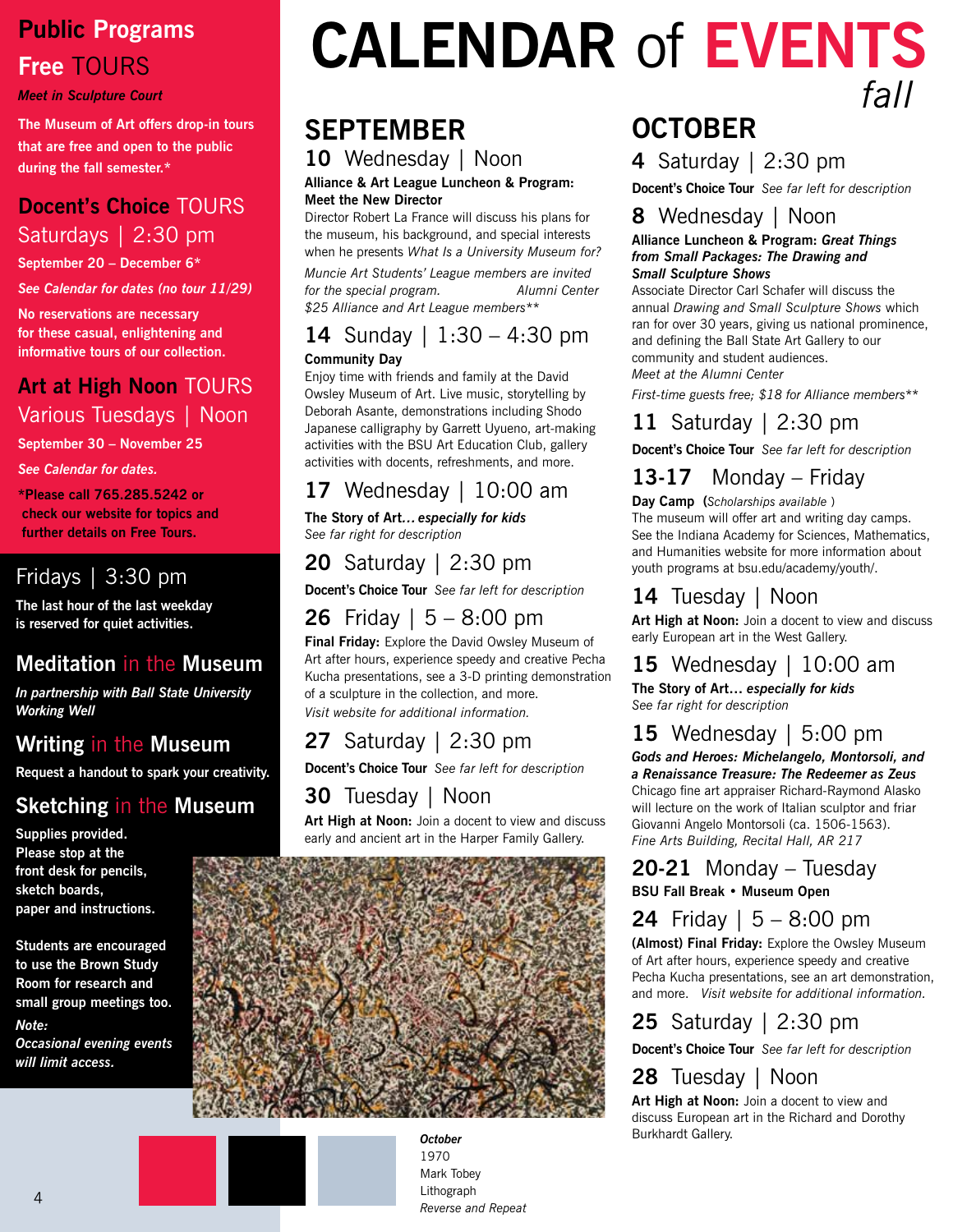# **Calendar** of **Events** *fall*

# **november**

### **1** Saturday | 2:30 pm

**Docent's Choice Tour** *See far left for description*

### **2** Sunday | 2:30 pm

### **First Person:** *Drawing and Small Sculpture Shows*

Associate Director Carl Schafer leads a tour of the special exhibition noting the unique behind-the-scenes stories of the *Drawing and Small Sculpture Show* days. *Meet in Sculpture Court*

# **8** Saturday | 2:30 pm

**Docent's Choice Tour** *See far left for description*

### **11** Tuesday | Noon

**Art High at Noon:** Join a docent to view and discuss European and American art in the Ball Brothers Foundation Gallery.

# **12** Wednesday | 1:30 pm

### **Alliance Special Tour:**

### **Curator's Tour of the Georgia O'Keefe Exhibition at the Indianapolis Museum of Art**

Visit the special exhibition with curator Harriet Warkel. The stark beauty, unusual architecture, and unique light of the American Southwest have inspired artists for generations. *Georgia O'Keeffe and the Southwestern Still Life* tells the story of the Southwest as seen through the eyes of the artists who lived there. Focusing on representations of an object or groups of objects, the exhibition will feature more than 50 works that provide fascinating examples of art's capacity to capture the essence of a particular place.

*\$20 Alliance members payable by October 8 (Attn: Tania Said). Guests welcome for \$24\*\**

# **15** Saturday | 2:30 pm

**Docent's Choice Tour** *See far left for description*

### **19** Wednesday | 10:00 am

**The Story of Art…** *especially for kids See far right for description* 

### **22** Saturday | 2:30 pm

**Docent's Choice Tour** *See far left for description*

### **25** Tuesday | Noon

**Art High at Noon: Special Exhibitions** Join a docent to view and discuss the special exhibitions. *Meet in Sculpture Court*

# **27-28** Thursday – Friday

**Museum closed for Thanksgiving Break**

**29** Saturday | 2:30 pm **No Docent's Choice Tour** 

# **december**

### **5** Friday | 5 – 7:00 pm

**Friday with Friends:** Join the Friends of the David Owsley Museum of Art as members and the public enjoy the galleries and current exhibitions.

# **6** Saturday | 2:30 pm

**Docent's Choice Tour** *See far left for description*

### **10** Wednesday | Noon

### **Alliance Luncheon & Program:** *The Infinite Museum*

Tim Berg, assistant professor of Honors Humanities, and his students have been exploring the experience of museum visitors by creating a range of activities, interventions, and reimaginings of the collection in the David Owsley Museum of Art. Students will create a book, a website, and a film project that will enable visitors to remake their museum experience and craft new, creative, and surprising ways to understand art.

*Fine Arts Building, Recital Hall, AR 217 First-time guests free; \$18 for Alliance members\*\**

### **17** Wednesday | 10:00 am

**The Story of Art…** *especially for kids See far right for description* 

### **24** Wednesday **Museum closes at 3 pm**

# **25-28** Thursday-Sunday

**Museum closed**



**All programs are free unless otherwise noted.** 

**Drop-in tours, such as Docent's Choice Tours (Saturdays), are limited to 15 people. Tour sign-up may be required to accommodate visitors. We thank you for your understanding.**

**Please call 765.285.5242 for additional information.**

**\*\* The cost to join the David Owsley Museum of Art Alliance starts at \$25 for Friends members (Museum of Art member group); \$50 for non-Friends members.** 

**If you wish to attend an Alliance meeting, contact Sarah Jenkins at 765.716.0861. All are welcome.**

**Programs, correct going to press, are subject to change without notice.** 

### **Especially for KIDS…** The Story **of Art**  Third Wednesdays | 10 am

*See Calendar for dates.\**

**Preschoolers and their adult companions are invited to hear a story and explore related works of art with Barbara Alvarez Bohanon in this free program at the David Owsley Museum of Art.** 

**Visit a different part of the world and a new gallery when you join us. Siblings welcome.** 

### *Meet in Sculpture Court*

**\*Please call 765.285.3371 to register. Reservations are not required, however parking information and directions will be emailed to all registrants.** 

### **left:** *Lacunae*

1970 Terry P. Speer Colored pencil on white wove paper Museum purchase *Drawing and Small Sculpture Show*

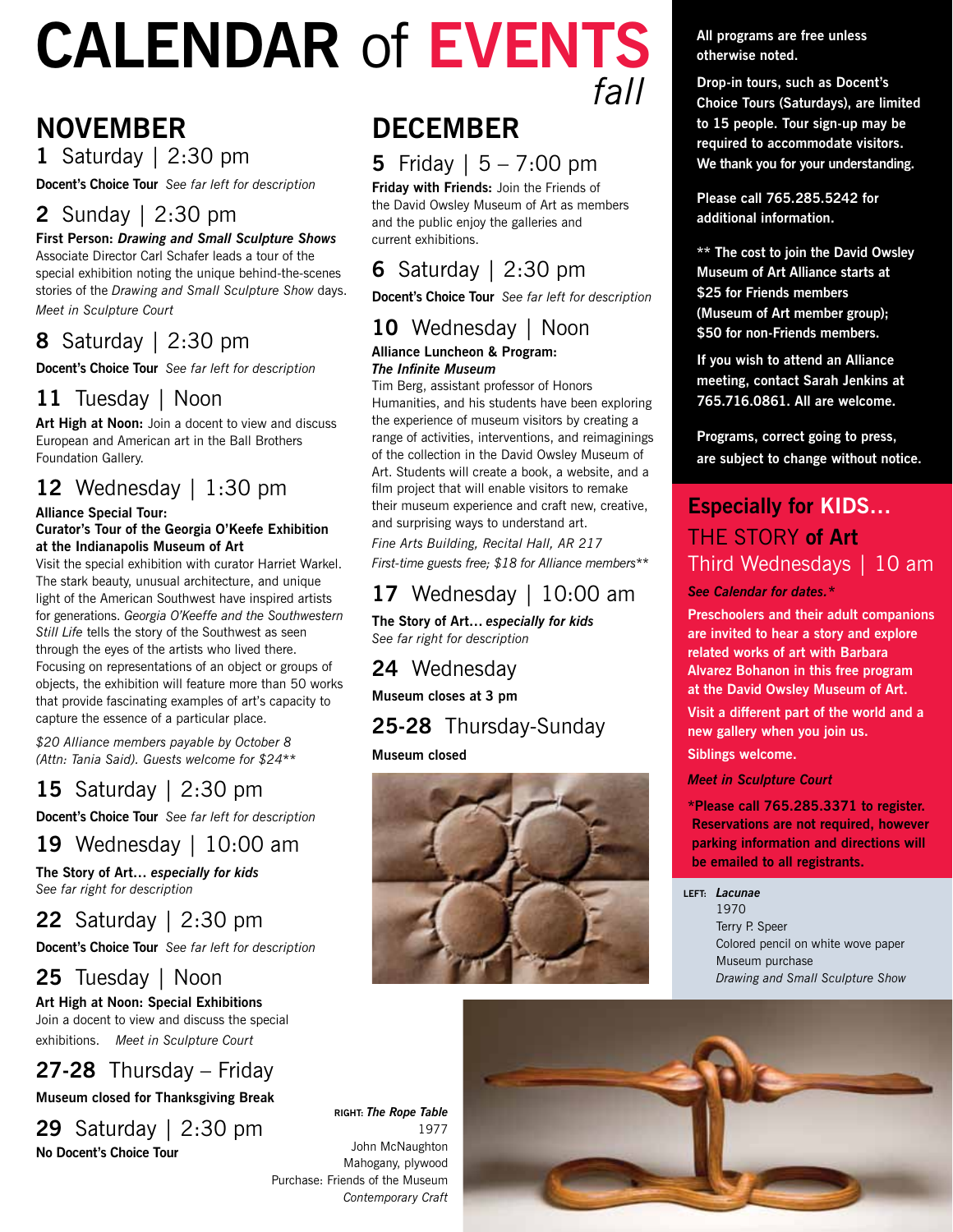





# Opens September 14, 2014 New Gallery Celebrates **Contemporary Craft**

 The David Owsley Museum of Art is opening a renovated gallery dedicated to contemporary craft and object study this fall. The gallery will offer teaching space for professors and students as well as public viewing of the museum's contemporary craft collection.

Associate Director Carl Schafer says the new gallery honors the museum's history of encouraging and collecting studio arts in wood, metals, ceramics, and glass.

"At Ball State University, both the museum and the Art Department have always been known for craft media," Schafer says. "Many of the artists in this installation are associated with the university in one way or another – as professors or as visiting artists. It allows our guests, especially students, to feel they are a part of the long history of the studio craft movement here at Ball State."

The gallery will open on Community Day, Sunday, September 14, 2014.

**ABOVE lefT:** *Double Hare Handled Basket* 1990 Ken Ferguson **Stoneware** 

**BELOW left:** *Red Flame Necklace* 2011 Mieke Groot Borosilicate glass, enamel pain, gold foil, silver Purchase: The Restricted Gift of the Muncie Art Students' League

On View September 14, 2014 - January 4, 2015 **Reverse and Repeat:** Master Prints from the **DOMA Collection**

Because of their fragility and sensitivity to light, many of the David Owsley Museum of Art's more than 4,000 works on paper are seldom displayed in its galleries. The latest exhibition in the Brown Study Room, *Reverse and Repeat,* provides an overview of the printmaker's art and an opportunity to view carefully selected prints from the collection.

 The works on display present a survey of the history of printmaking from the fifteenth century to the present, and have been carefully selected to represent the three fundamental families of prints: relief, intaglio, and planographic or surface printing. The exhibition explores the principles, techniques, and processes of printmaking, and illustrates a variety of techniques, including woodcut, engraving, etching, aquatint, drypoint, and lithography.

*Reverse and Repeat* includes works by both famous and less well-known artists, including Albrecht Dürer, Paul Gauguin, Hokusai, Edward Hopper, Mauricio Lasansky, Giovanni Battista Piranesi, Rembrandt, and Diego Rivera.



*Head of a Young Woman (Mädchenkopf)* 1913 Erich Heckel **Woodcut** Gift of Jerry M. Wright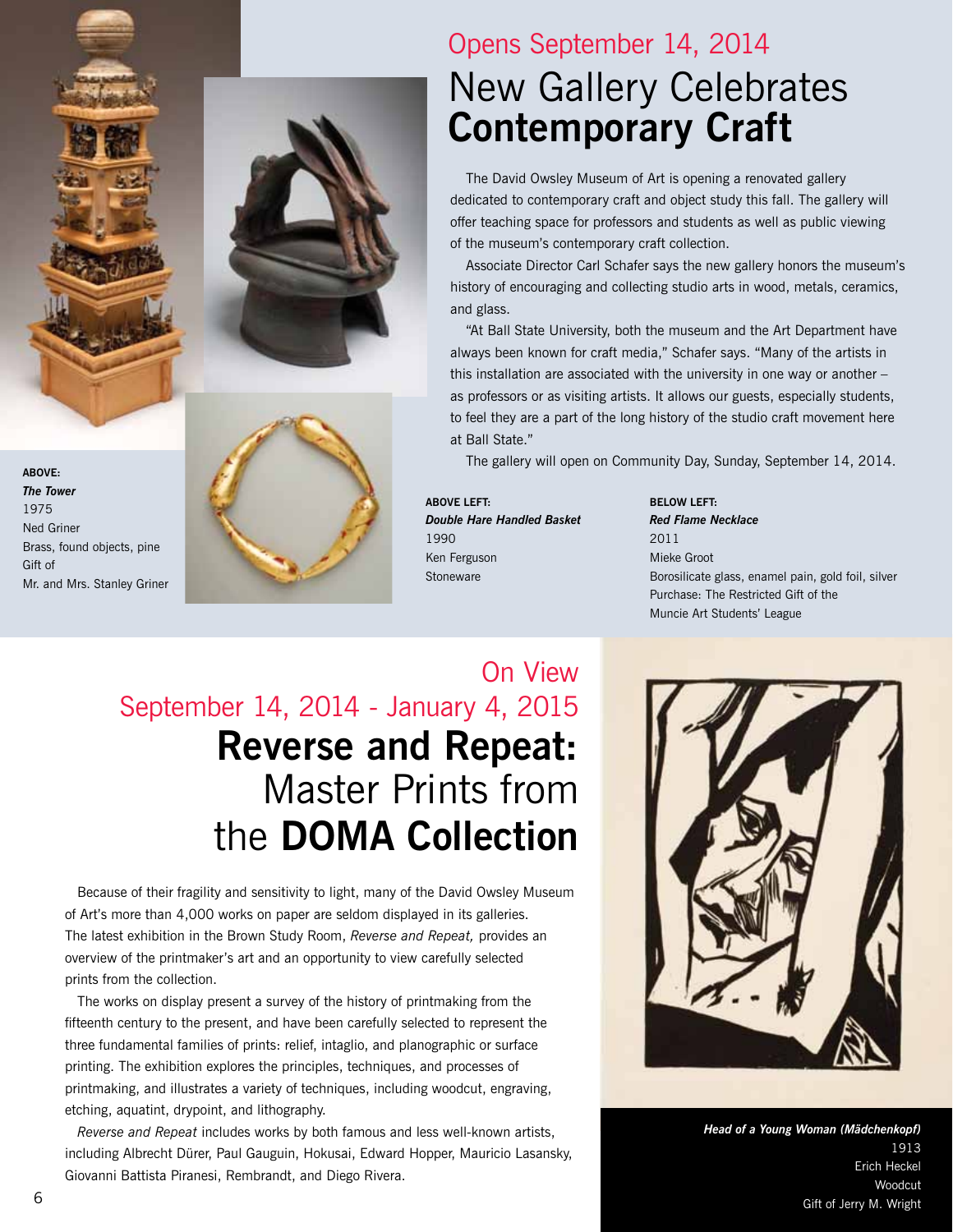

*Christ the Redeemer* ca. 1550 Giovanni Angelo Montorsoli Marble David T. Owsley Collection

# The Redeemer **as Zeus** October 15, 2014 **Richard-Raymond Alasko** presents



Chicago fine art appraiser and art historian Richard-Raymond Alasko will present research on the work of Italian sculptor and friar Giovanni Angelo Montorsoli (ca. 1506 –1563) in a lecture entitled *Gods and Heroes: Michaelangelo, Montorsoli, and a Renaissance Treasure: The Redeemer as Zeus,* at 5 pm, October 15 in the Recital Hall, located in the Fine Arts Building on the Ball State University campus. The title refers to Montorsoli's bust *Christ the Redeemer,* part of the museum collection. The lecture is free and open to the public.

 Director Robert La France says, "Richard-Raymond Alasko will not only examine the case for the attribution of the marble bust to Montorsoli based on his research in Italy, but also explore the fascinating slippage between Italian Renaissance Christian and classical ideas in the age of Michelangelo. His lecture will be one of many, I hope, to focus attention on the museum's rich collection of sculpture."

 Though Montorsoli is relatively unknown today, he was a productive and celebrated artist in the sixteenth century. His fountains, sculptures, and restorations of ancient sculpture can be found across Italy from Genoa to Messina, as well as Rome and Florence.

# September 14, 2014 **Come Explore** a World of Art **on Community Day**

 The David Owsley Museum of Art invites everyone to come explore art from around the world during Community Day on Sunday, September 14 from 1:30 to 4:30 pm. Director of Education Tania Said says there are multiple reasons to get excited about the celebration.

"Last year was our first Community Day, scheduled to coincide with our grand opening, and it was a great success. This year, we're opening the new Contemporary Craft Gallery," she says. "We're also welcoming a new museum director (Robert La France). So we have two more wonderful reasons to visit the museum."

All of the museum galleries and exhibitions will be open during the festivities, which will include music, hands-on activities, refreshments, and performances by Deborah Asante featuring West African stories and Shodo Japanese calligraphy artist Garret Uyeno, and others. Community Day coincides with Ball State Family Weekend and is free and open to the public.



*Deborah Asante Storyteller*

> *Oracle's Crown* 19th Century

Gabon, Punu People

Unidentified Craftsman, Tibetan, Tibetan, Tibetan, Tibetan, Tibetan, Tibetan, Tibetan, Tibetan, Tibetan, Tibetan, Tibetan, Tibetan, Tibetan, Tibetan, Tibetan, Tibetan, Tibetan, Tibetan, Tibetan, Tibetan, Tibetan, Tibetan, Gift of David T. Owsley

via the Alconda-Owsley Foundation

*Mask for the Okuyi Society (Mukudj)*

 $\overline{\phantom{a}}$ African Craftsman, Central Africa, Southern *Garret Uyeno* **Calligraphy artist**